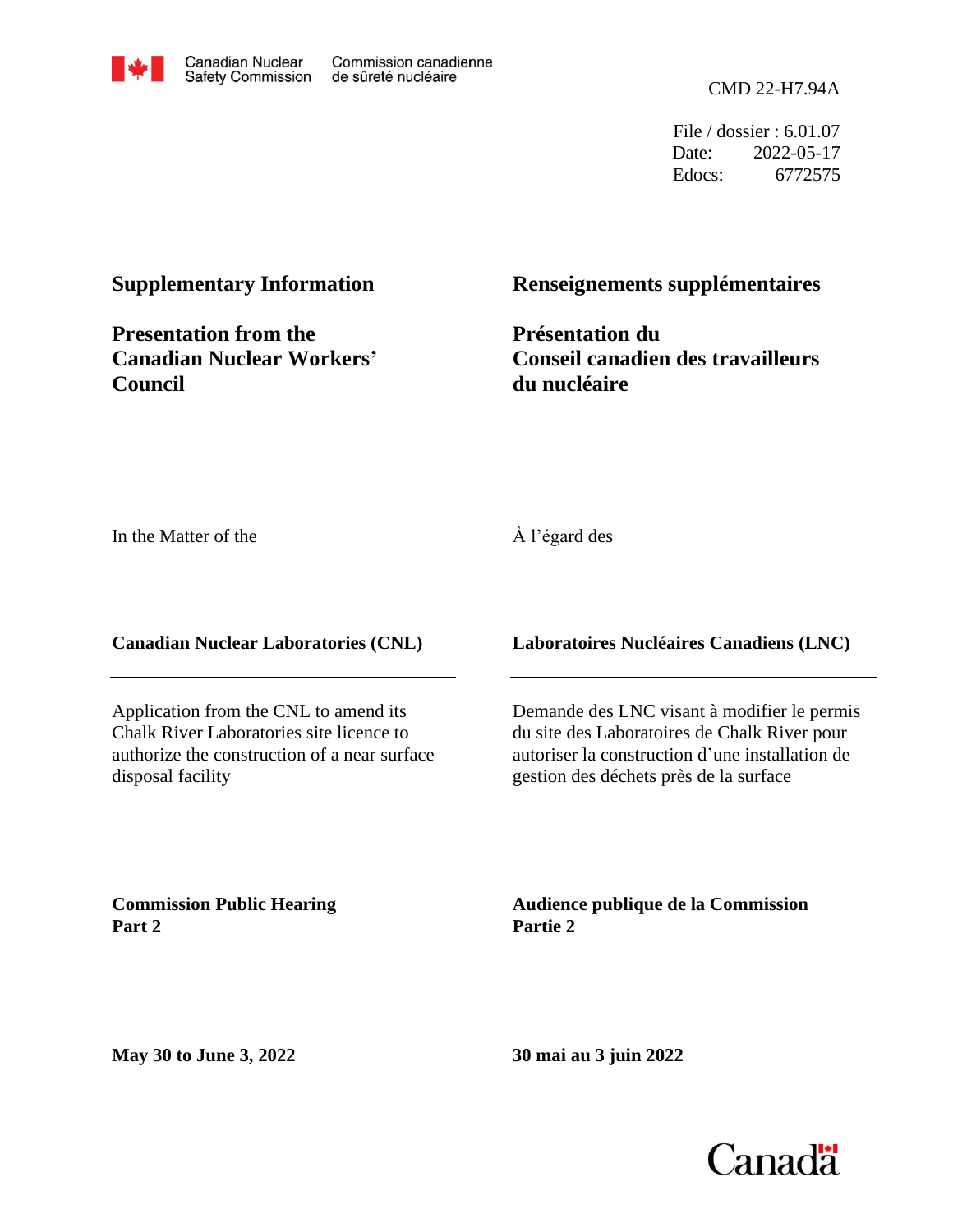

#### **Canadian Nuclear Workers Council (CNWC)**

**Conseil Canadien des Travailleurs du Nucleaire (CCTN)**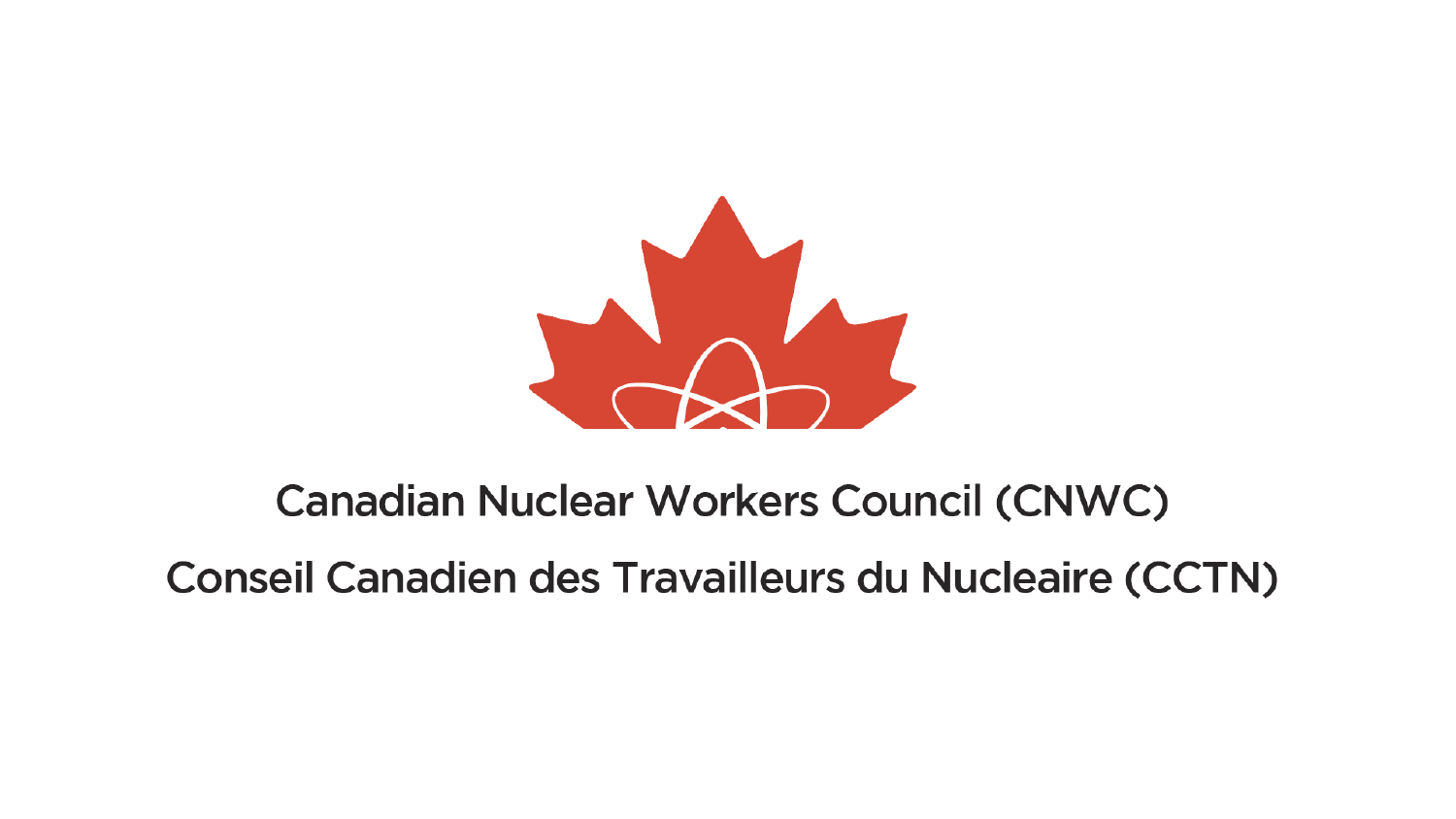

Canadian Nuclear Safety Commission Public Hearing, Part 2

Pembroke, Ontario 31 May 2022

Application from Canadian Nuclear Laboratories (CNL) to amend its Chalk River Laboratories (CRL) site licence to authorize the construction of a Near Surface Disposal Facility (NSDF)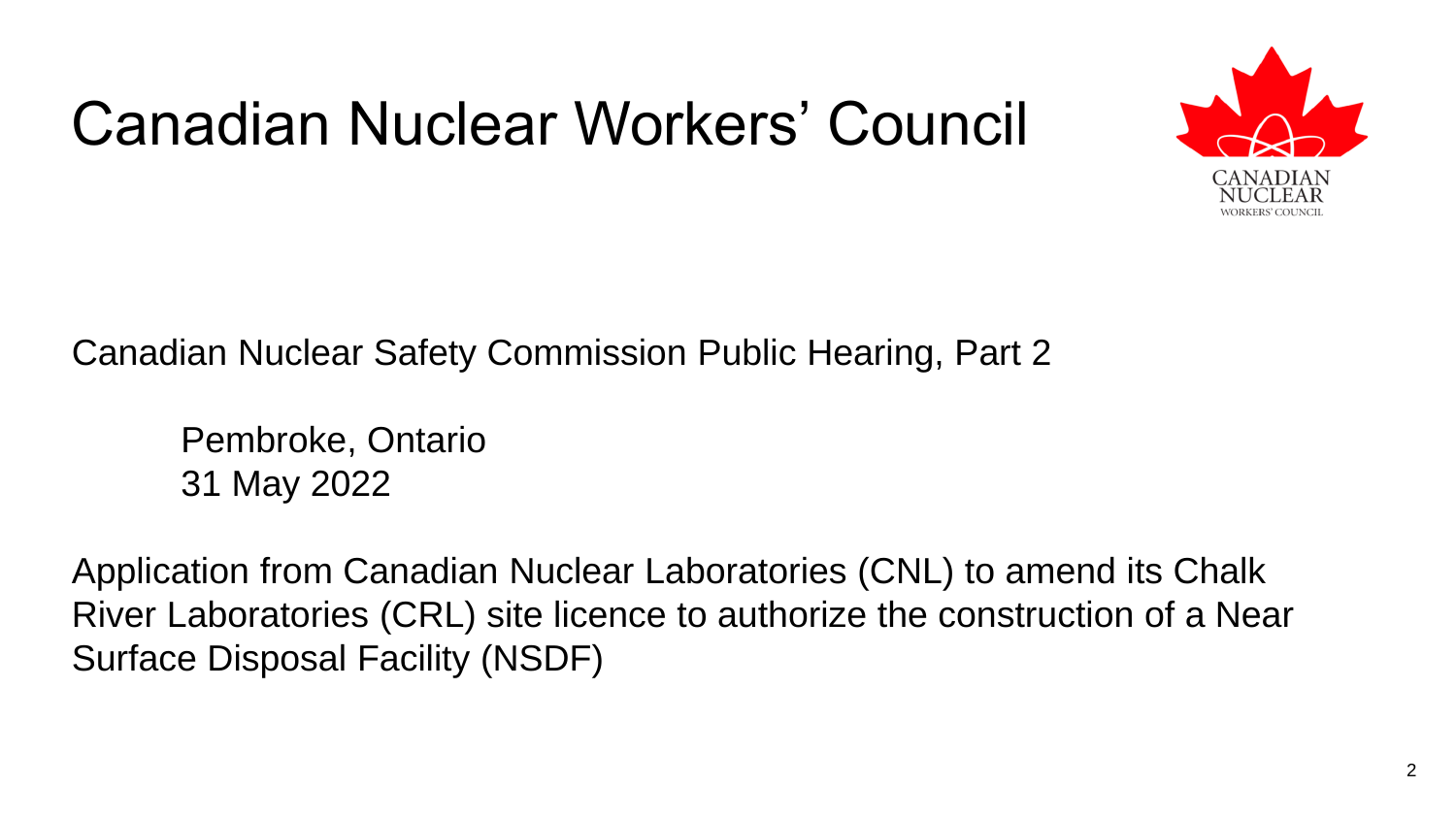#### **Bob Walker**

National Director

Canadian Nuclear Workers' Council (CNWC)

[bwalker@cnwc-cctn.ca](mailto:bwalker@cnwc-cctn.ca)

[www.cnwc-cctn.ca](http://www.cnwc-cctn.ca/)

**Michael Ivanco** 

CNWC Board Member (Society of Professional Engineers and Associates)

#### **Darcy McGrath**

Nuclear Operator, CNL-CRL

Chief Steward, Power Workers' Union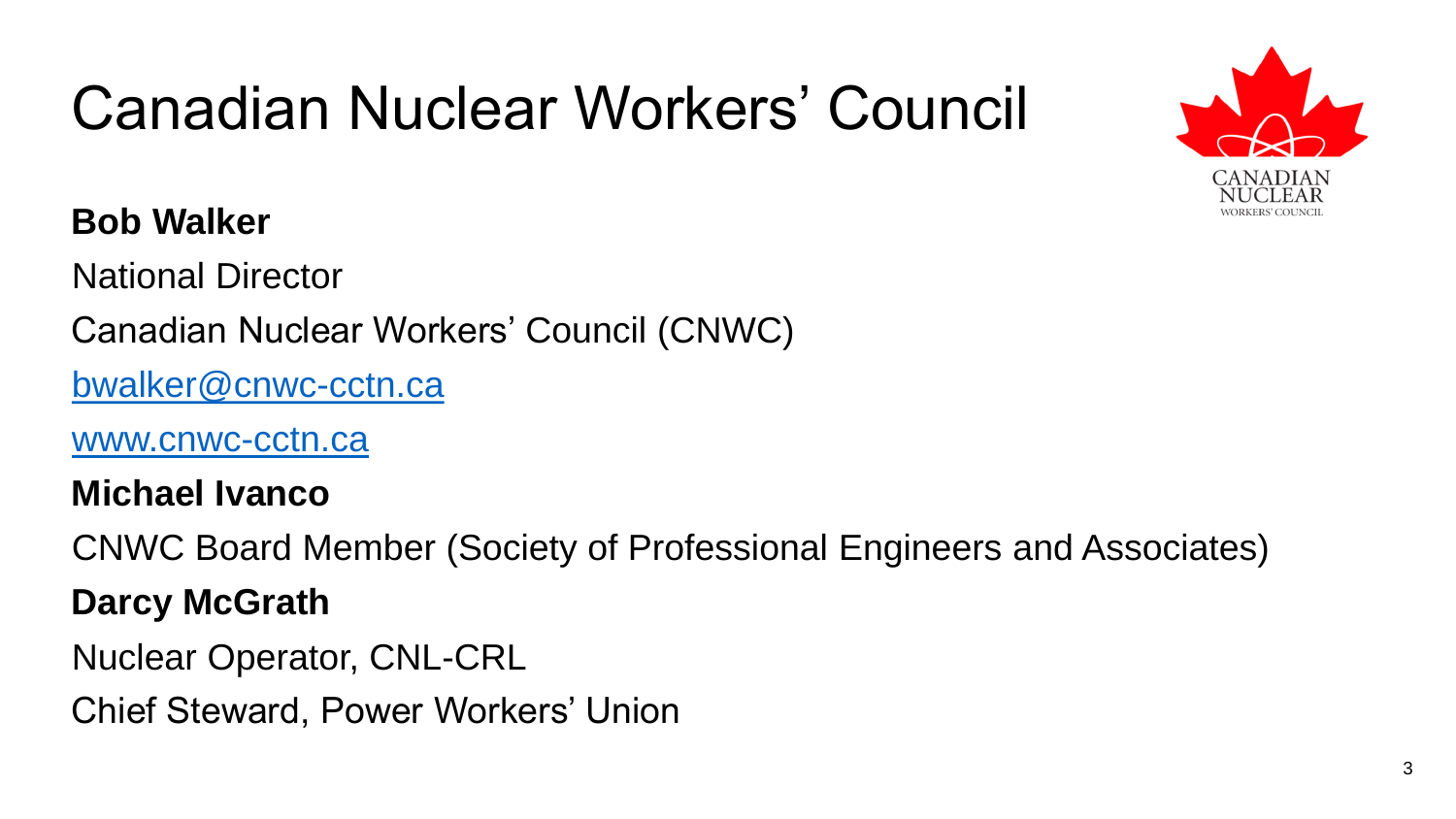

Our Council was formed in 1993 as an association of Unions representing Workers across Canada's nuclear industry.

Membership encompasses uranium mines and mills, nuclear fuel production, nuclear power plant (NPP) operation and maintenance, engineering, NPP construction and refurbishment, medical isotope production, nuclear research and development, nuclear waste handling and decommissioning.

Includes Unions at CNL's CRL Site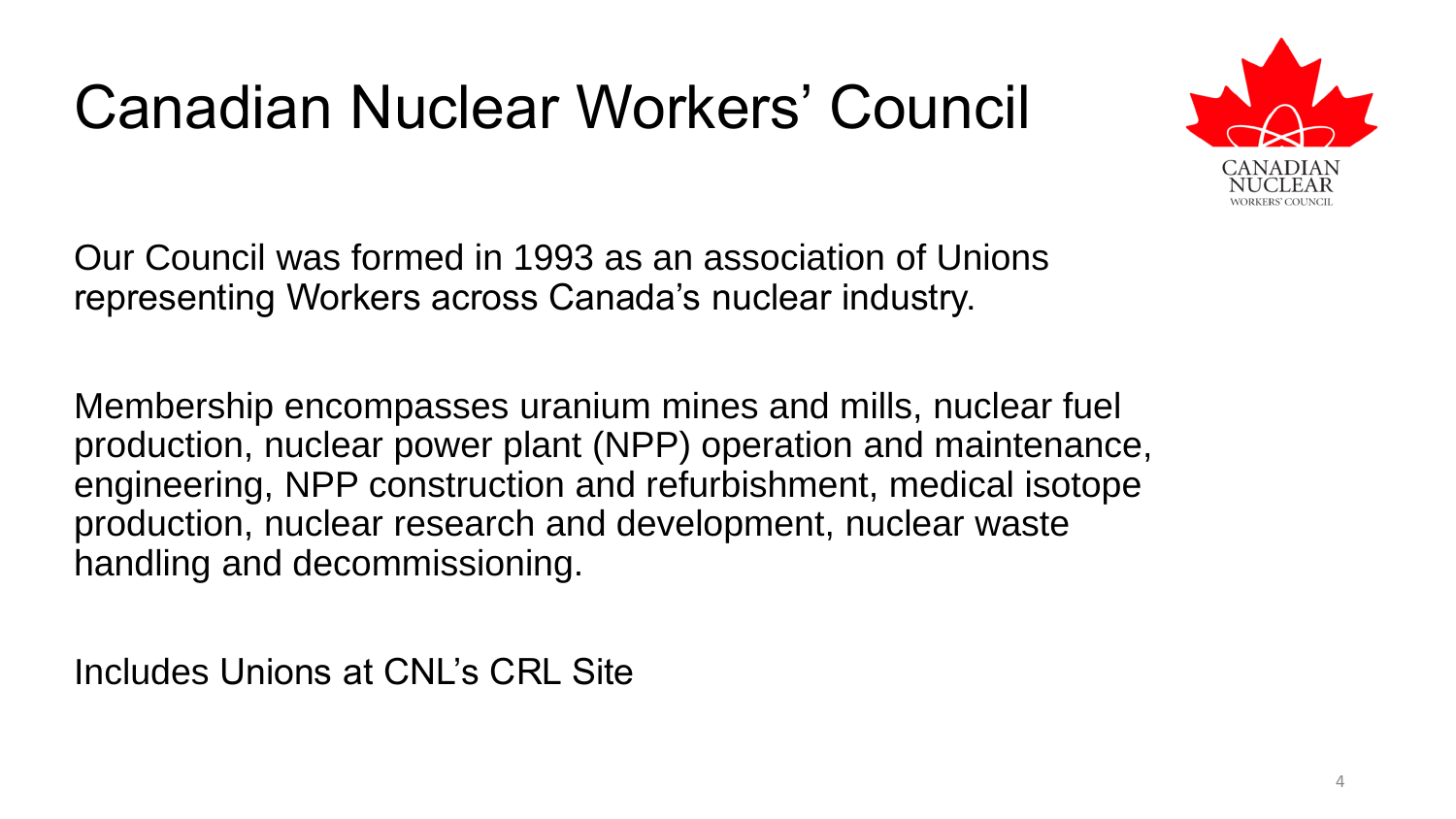

The goals of the Council are to:

- ensure the perspectives of Canada's Nuclear Workers are heard by decision makers,
- strengthen the collective role of Nuclear Workers via their Unions as partners in Canada's Nuclear Industries,
- enhance public knowledge about the benefits of Canada's Nuclear Industry, and
- share our experiences with each other.

*More information about the CNWC can be found at* 

*www.cnwc-cctn.ca*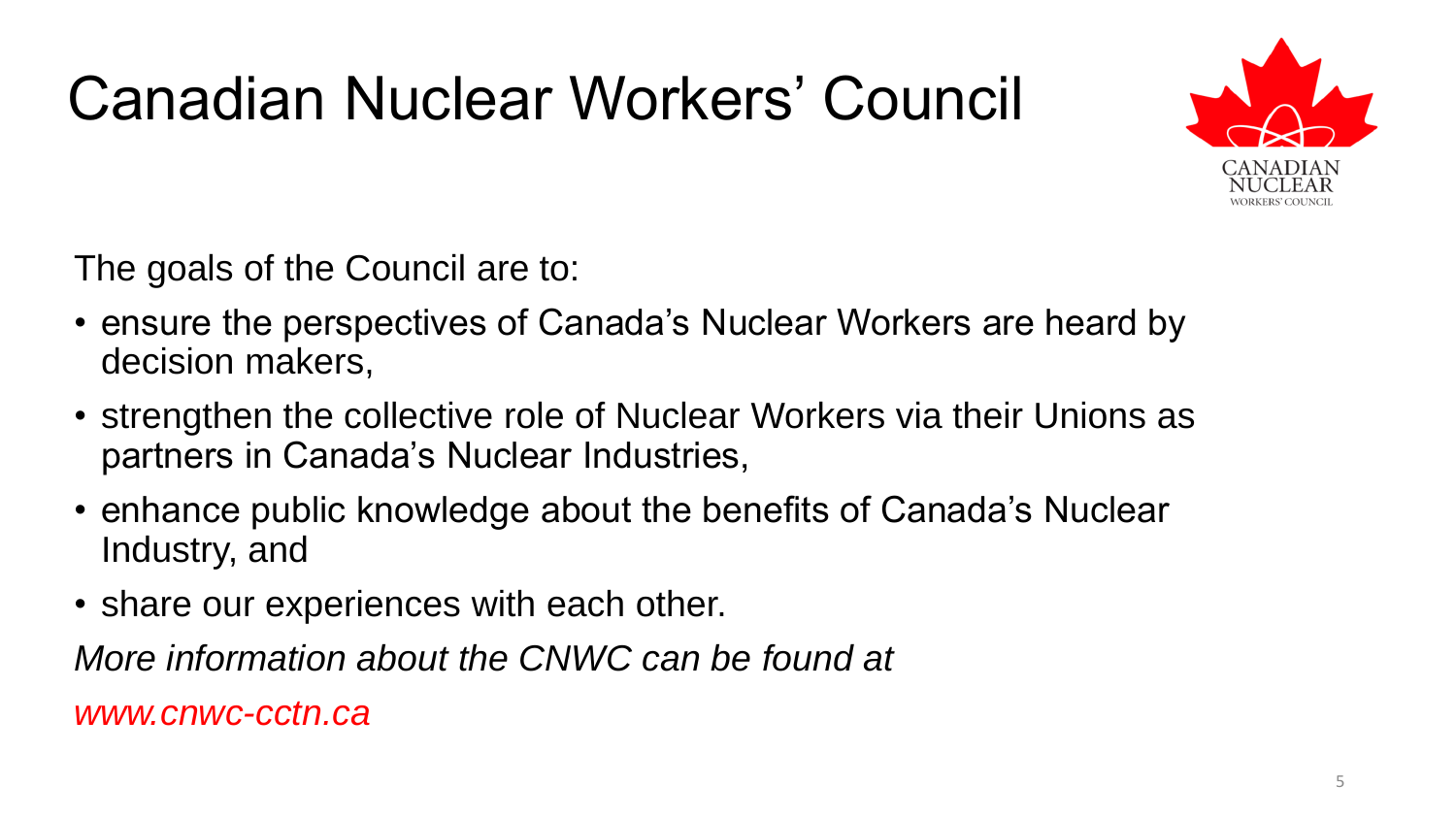## Our Priority



For all CNWC Member Unions the H&S of Members is paramount.

The protection of Workers, the Public and the Environment are interrelated.

Our Members are highly skilled nuclear professionals.

They work, live and play near Chalk River with their families and friends.

Nothing is more important.

Often talk about this at public hearings/meetings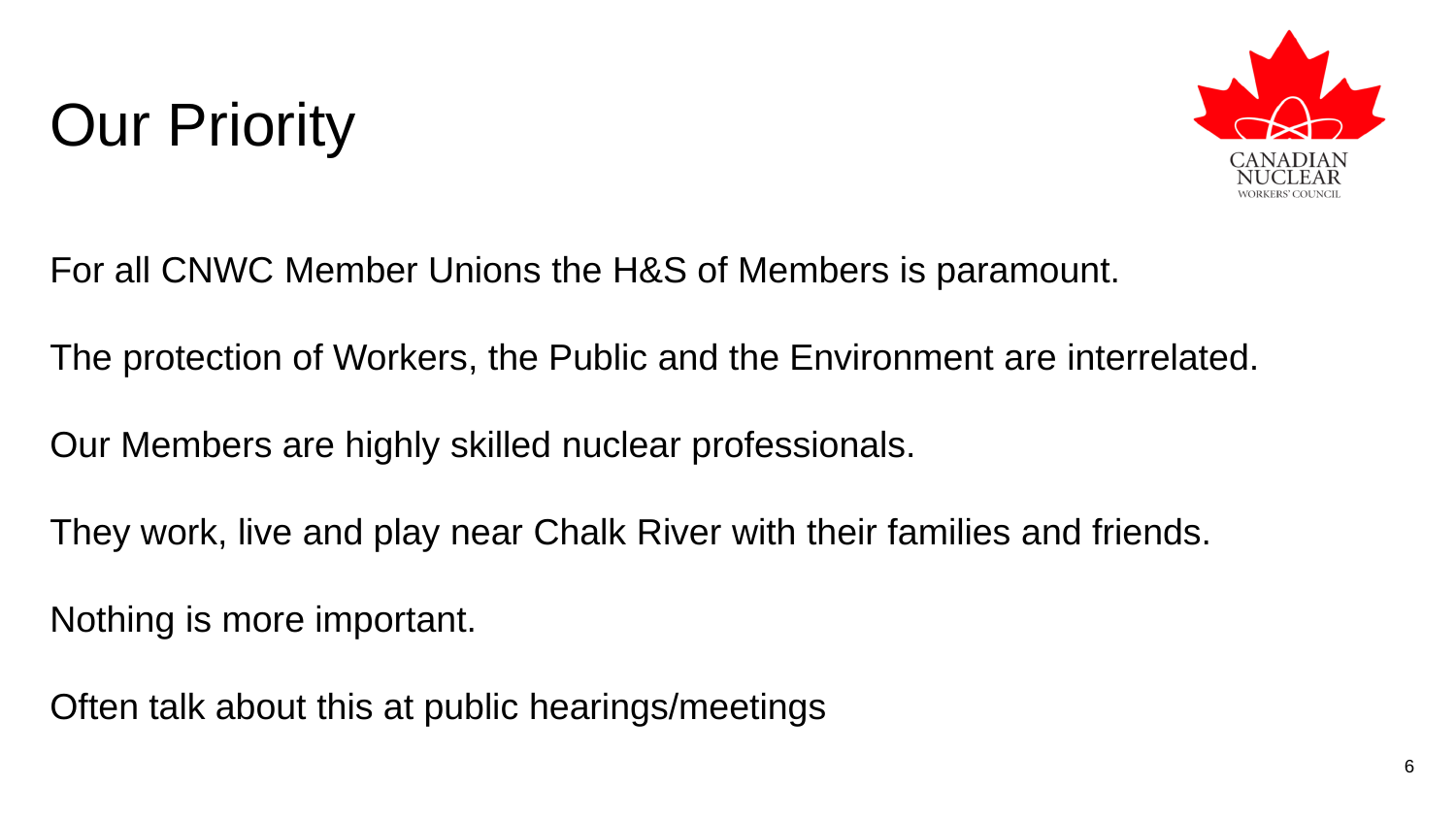# The Near Surface Disposal Facility



- Started following the progress of the NSDF project early.
- On June 17, 2018 the CNWC, United Steel Workers (USW), Professional Institute of the Public Service of Canada (PIPSC) and Power Workers' Union (PWU) met with representatives from CNL to review the project and tour the proposed site.
- Questions and concerns were addressed to our satisfaction.
- Participated in both CNL & CNSC webinars on the NSDF, reviewed information found on CNL's website including CNL's application for a licence amendment, the 2021 Final Environmental Impact Statement (EIS) and supporting documentation.
- Consulted with experts outside of CNL including Dr. Ivanco.
- Observed the Part 1 public hearing and reviewed the Commission Member Documents (CMD) for that hearing, Including the Environmental Assessment (EA) on the NSDF contained in CMD 22-H7.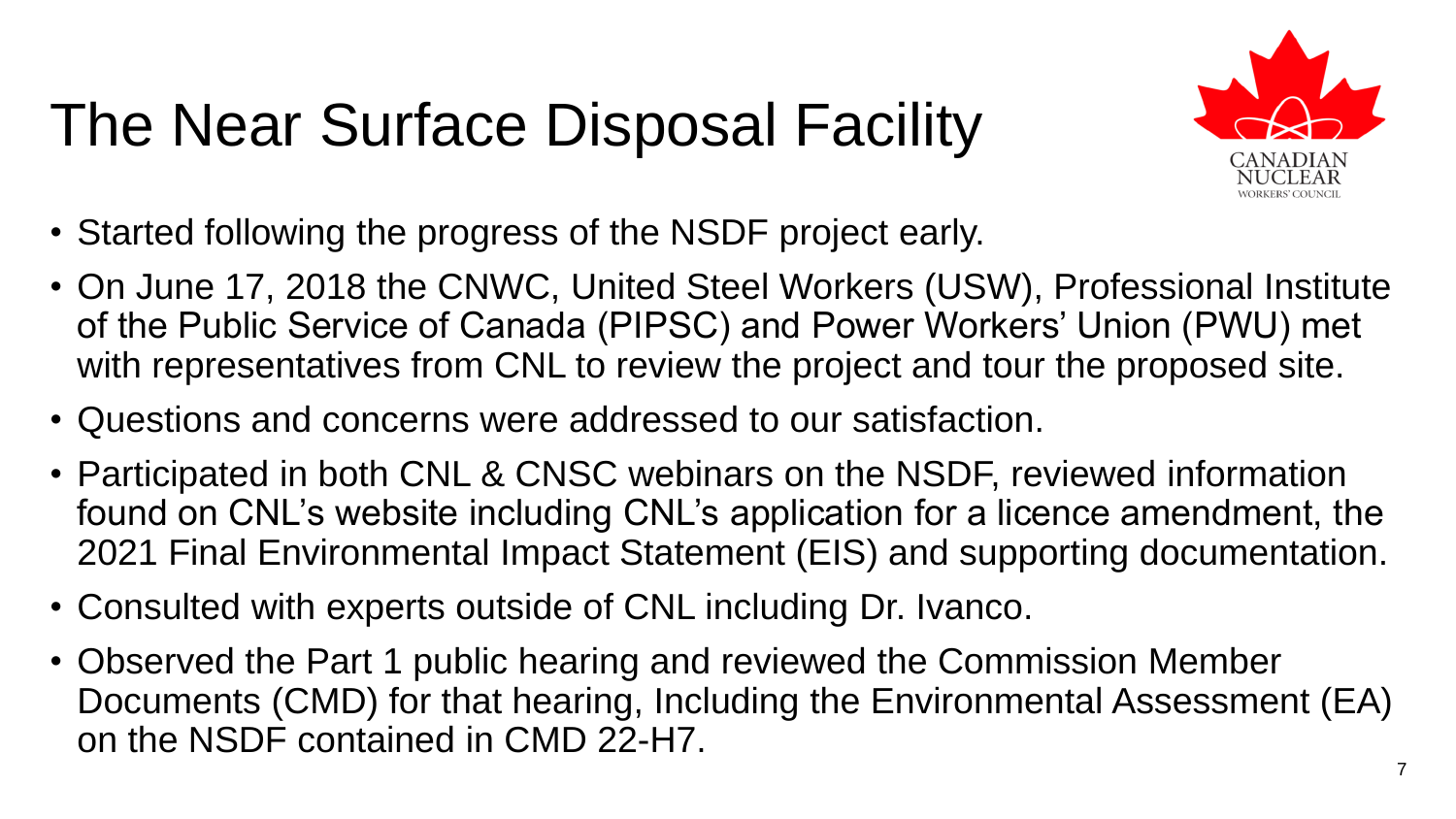#### Expert evaluation



- Dr. Michael Ivanco was asked to review the proposed NSDF project and provide a report to support our submission.
- Dr. Ivanco is the Past President of the Society of Professional Engineers and Associates (SPEA) and continues to represent SPEA on the CNWC Board.
- Worked with AECL at CRL from 1984 to 1997 where he had daily interaction with the professionals working in the Waste Management Division.
- Moved to the engineering division in Mississauga, Ontario where he worked until 2015.
- Sessional lecturer at the University of Toronto.
- A draft of his report was shared with CNWC Member Unions at CRL.
- His report forms the foundation of this submission.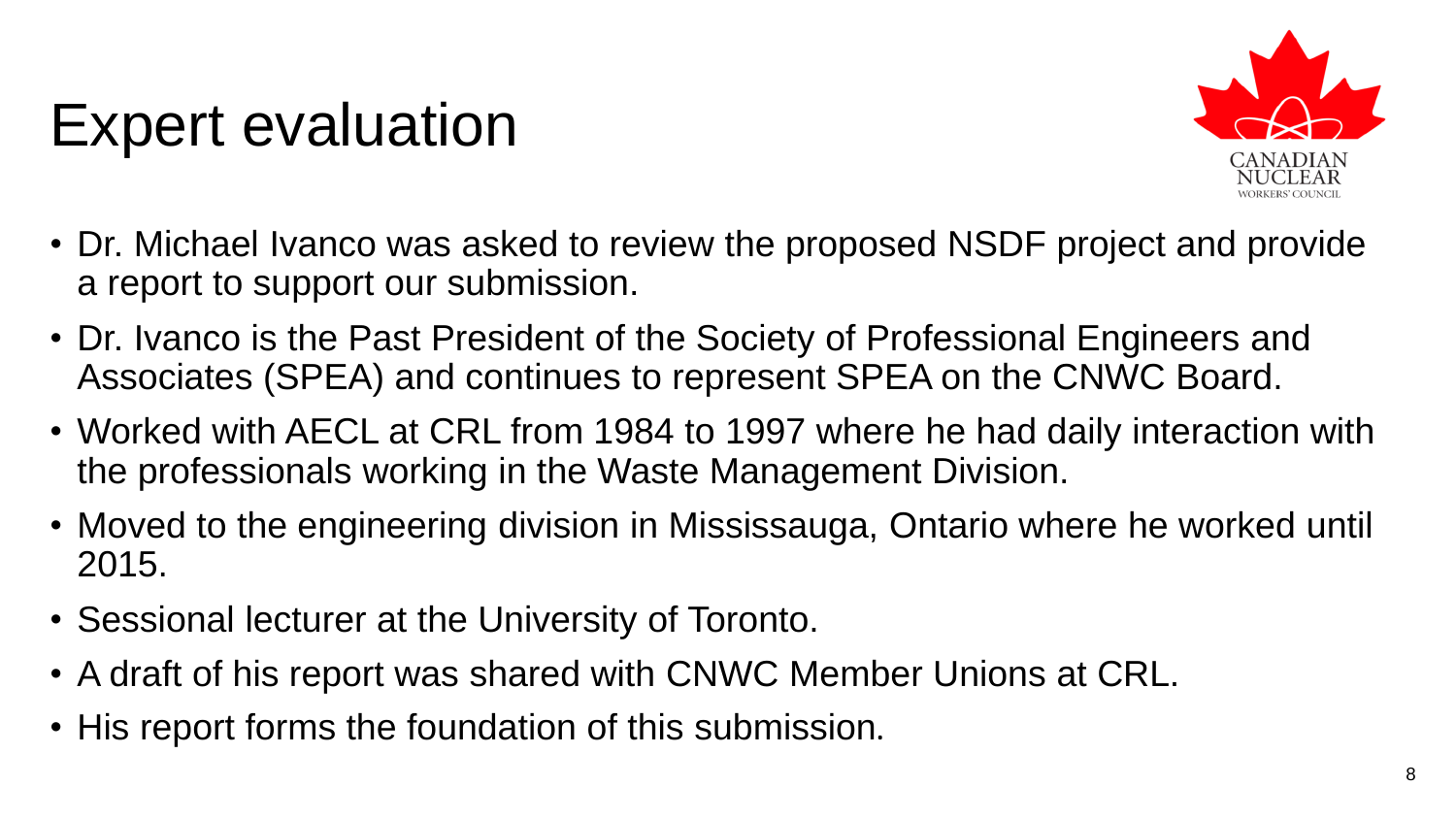#### The Problem

- The Chalk River site contains a lot of legacy nuclear material as a result of almost 80 years of operation.
- None of it is in waste disposal sites
- All of it is in temporary storage
- The Near Surface Disposal Facility (NSDF) is the first provision to deal with disposal of waste that is in temporary storage at the site.
- The largest amount of legacy nuclear material, by volume and mass, is low level waste.
- The vast majority of low level waste is not radioactive but consists of benign material with trace contaminants.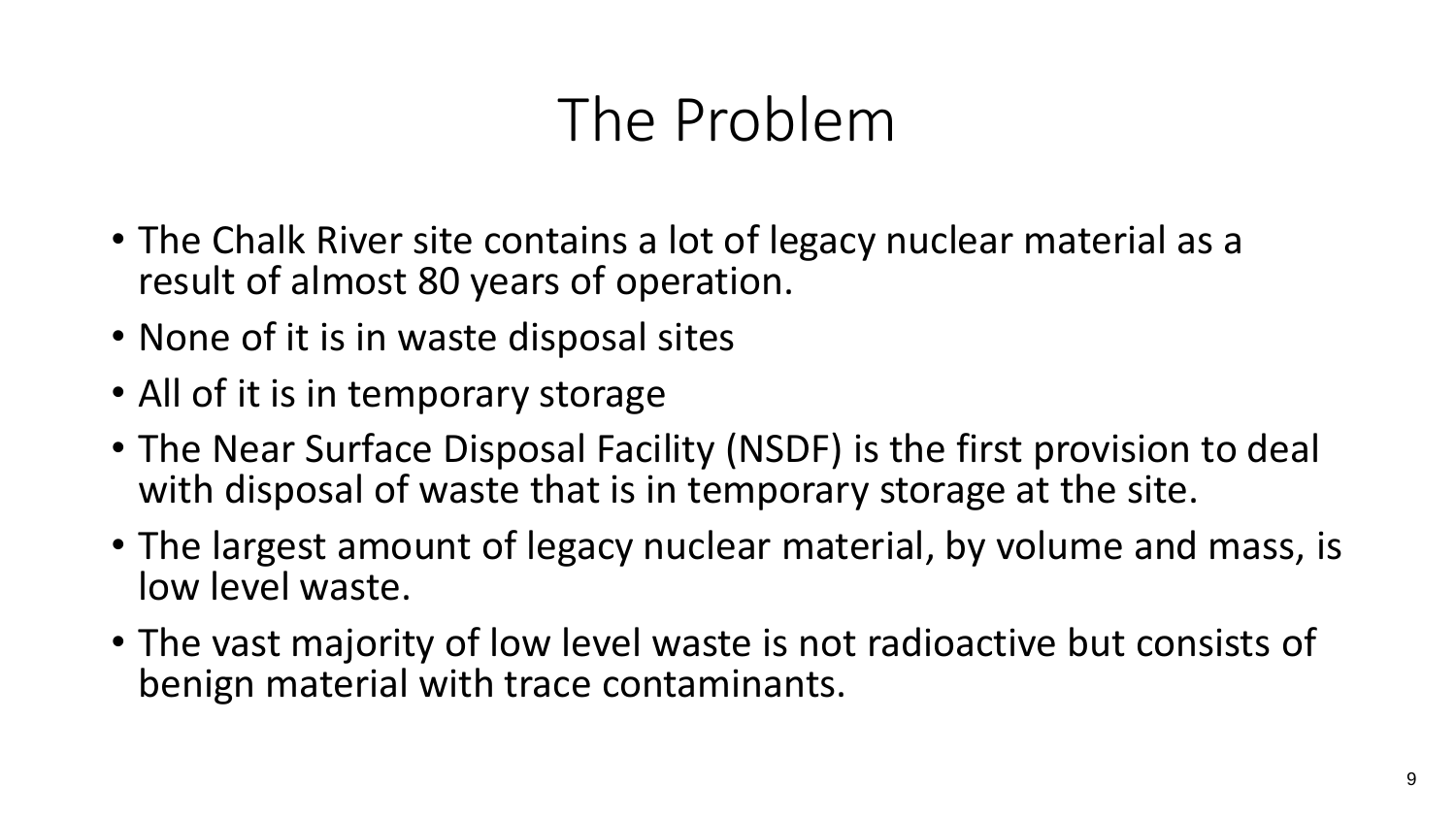#### The Proposed Solution – The NSDF  $_1$

- The CNWC is of the opinion that an Engineered disposal facility, such as the NSDF, is far superior to the status quo, which is temporary storage. We believe that this is a statement that all interveners would agree with.
- If we accept the previous statement then the remaining questions are: where the facility should be located? and

what level of containment is sufficient for public safety?

• With respect to location, a compelling case was made that the disposal facility should be on the Chalk River site and a compelling case was also made that the Perch Lake basin watershed was the best location on the site.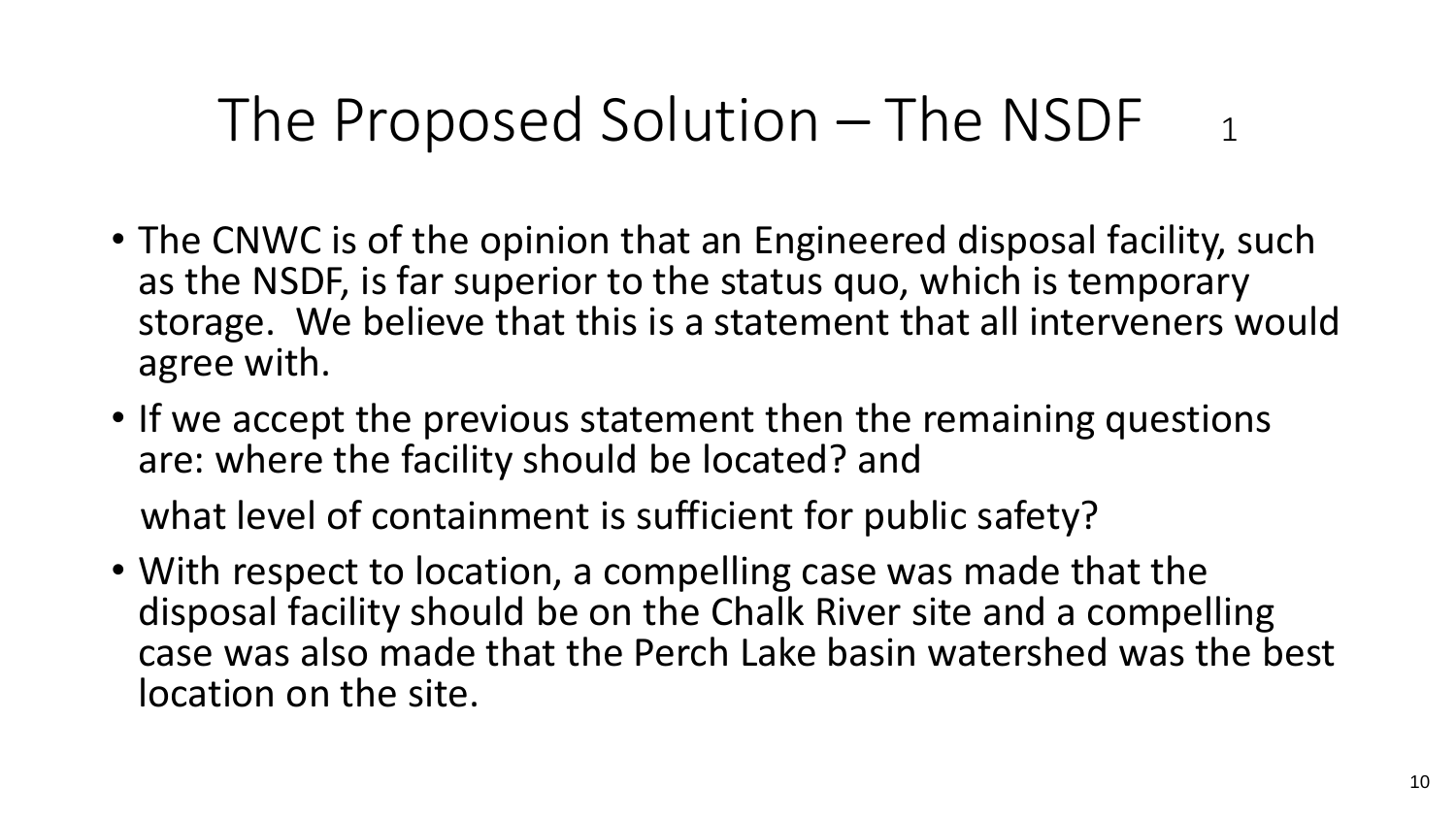# The Proposed Solution – The NSDF 2



Within 100 years the NSDF inventory is 3 times the natural background of soils at CRL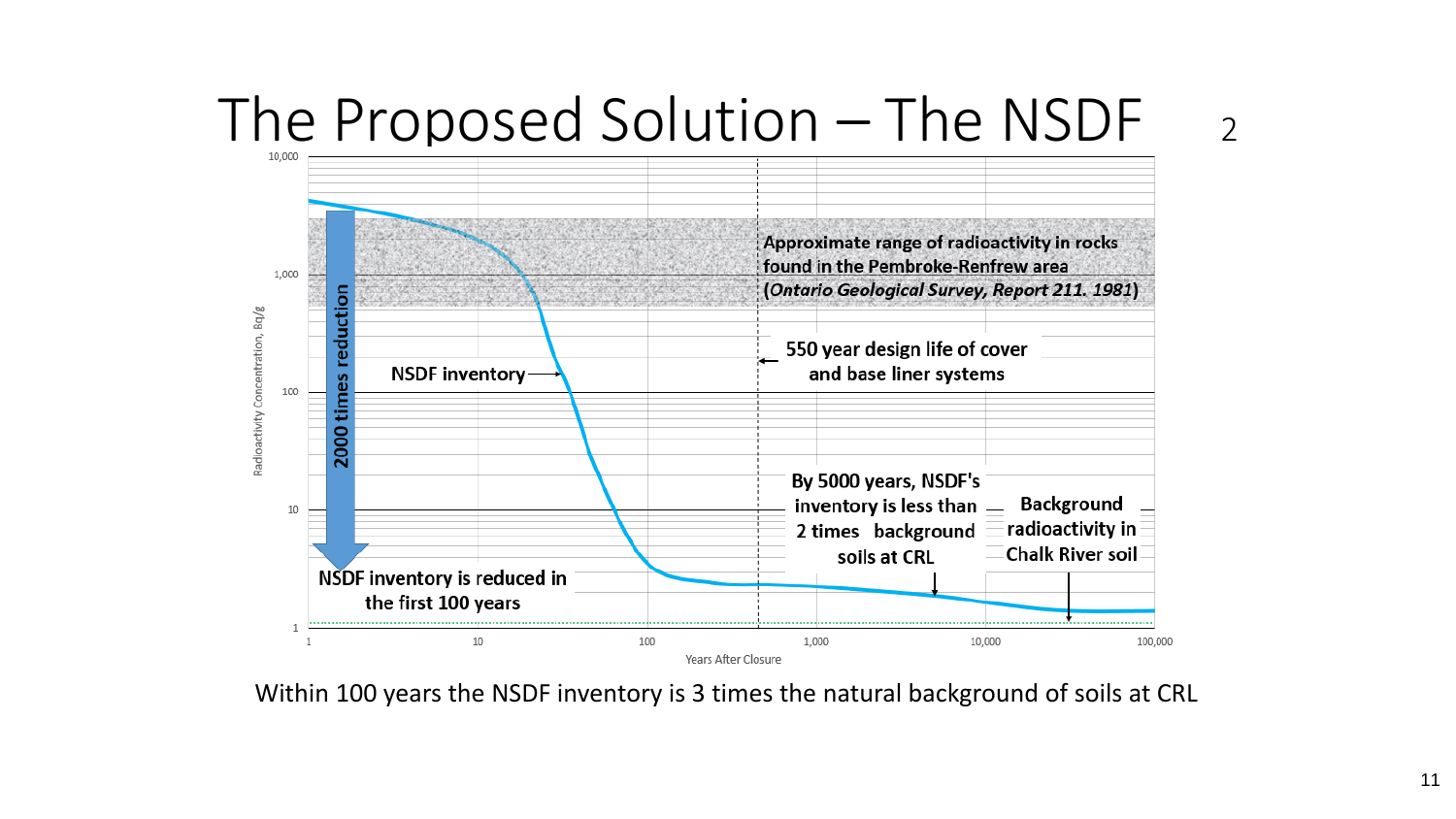#### The Proposed Solution – The NSDF  $_3$

- We do not suggest that low levels of radiation are harmless but make the point in our written submission that:
- 1. We live in a naturally radioactive environment, and
- 2. There are places in the world where natural background radiation is much higher than radiation connected with the NSDF and no harm has been associated with those levels of radiation
- The barriers between the NSDF inventory and the food chain are based on natural barriers that have been shown to be effective for containment of radioactive material on time scales far beyond any potential hazard associated with the NSDF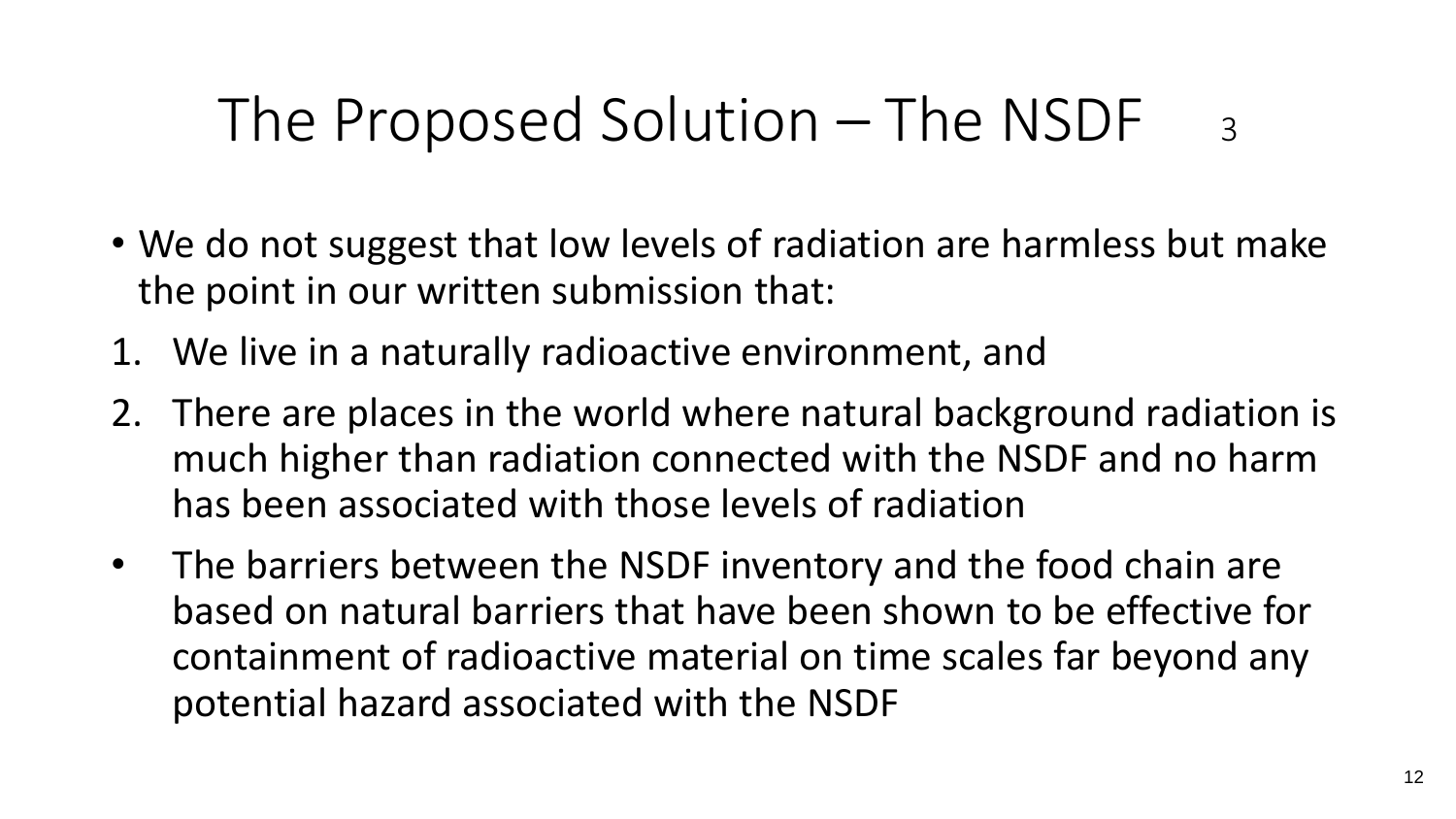#### Conclusion

- The NSDF, an engineered disposal facility for low-level waste, is a huge improvement over the status quo.
- The NSDF is not a unique facility with "first of a kind" risks. There are two other low-level waste disposal facilities in Ontario, one in Port Granby and another in Port Hope. There are seven such facilities in the United States, five in operation, one under construction and one that has been capped and closed.
- For these and other reasons stated in our written submission we believe that the NSDF proposed for the Chalk River site of Atomic Energy of Canada will be a safe depository for low level waste.